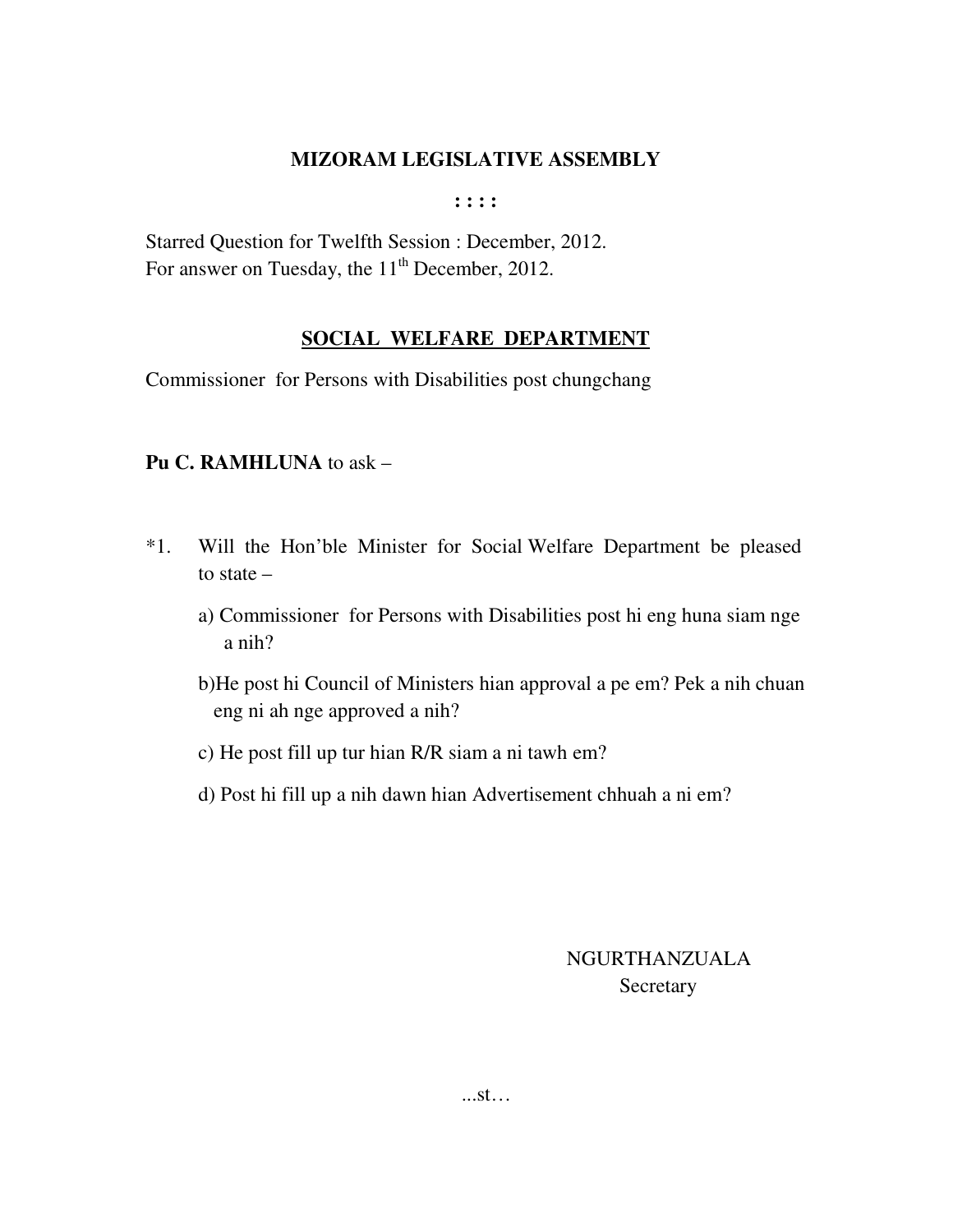## **MIZORAM LEGISLATIVE ASSEMBLY :: :: ::**

Starred Question for Twelfth Session : December, 2012 Commencing from Tuesday, the  $11<sup>th</sup>$  December, 2012

## **SPORTS & YOUTH SERVICES DEPARTMENT**

Boys Hockey Academy chungchang.

## **Pu HMINGDAILOVA KHIANGTE** to ask –

- \*2. Will the Hon'ble Minister for Sports & Youth Services Department be pleased to state –
	- (a) Boys Hockey Academy ground-ah khuan phul lem phah zawh hun tur a hriat theih em?
	- (b) Civil work zawh hun leh phul lem phah zawh hun a hran ve vein a awm em?
	- (c) Hockey match khat khelha phul lem phuh nan tui gallon engzatnge ngai ang?
	- (d) Phul lem phuh nana tui dah khawlna tuizem khuan tui gallon engzatnge a pai theih?

NGURTHANZUALA Secretary

\*\*m\*\*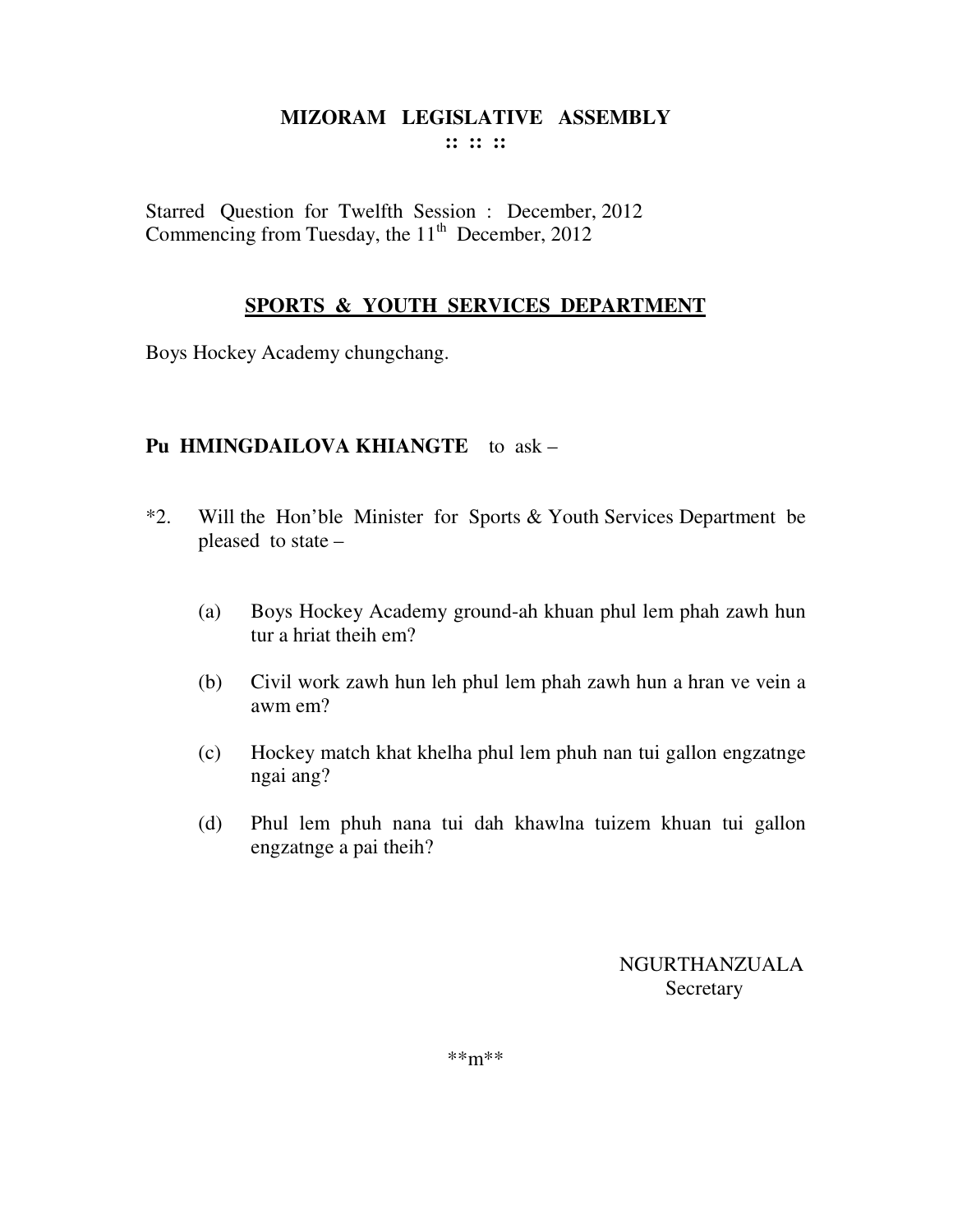**:: :: ::** 

Starred Question for Twelfth Session : December, 2012. For answer on Tuesday, the  $11<sup>th</sup>$  December, 2012.

#### **HORTICULTURE DEPARTMENT**

Kamhmung chin chungchang.

#### **Pu LALDUHOMA** to ask -

- \*3. Will the Hon'ble Minister for Horticulture Department be pleased to state –
	- (a) Mizoram chhim lam Tuipang leh hmun dangah te Kamhmung an ching em?
	- (b) Tu chin tir nge?
	- (c) Eizawnna tlak a ni em?

## NGURTHANZUALA Secretary.

…nt…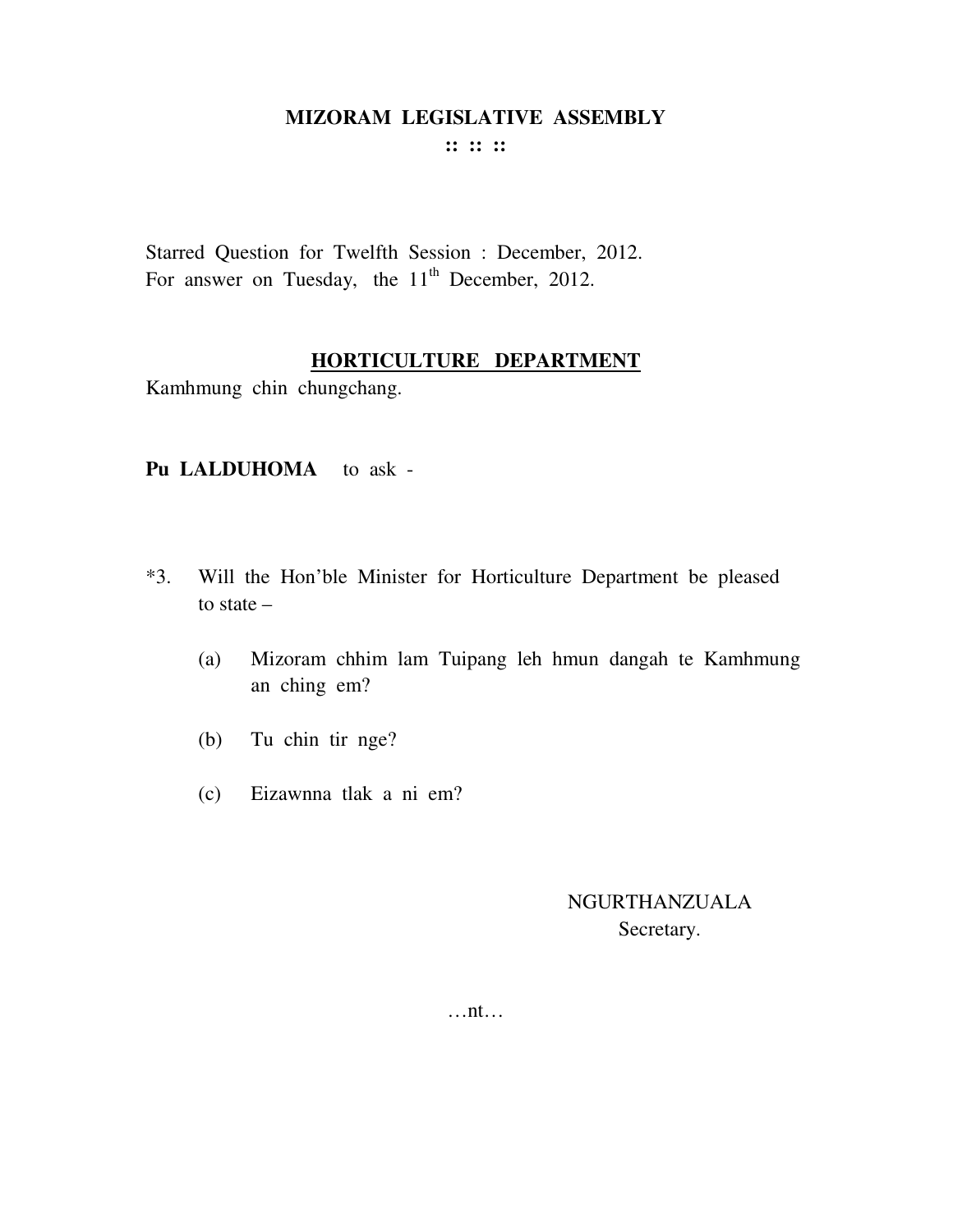**: : : :** 

Starred Question for Twelfth Session : December, 2012. For answer on Tuesday, the  $11<sup>th</sup>$  December 2012.

## **PUBLIC HEALTH ENGINEERING DEPARTMENT**

N. Chaltlang khaw tui lak chungchang

#### **Pu HMINGDAILOVA KHIANGTE** to ask –

\*4. Will the Hon'ble Minister for Public Health Engineering Department be pleased to state –

 N. Chaltlang khaw tui lakna Serkhan-Bagha road kawng laihin a tihchhiat vek avanga tui harsatna sutkian nan temporary arrangement emaw ruahmanna dang tal a awm tawh em ?

> NGURTHANZUALA **Secretary**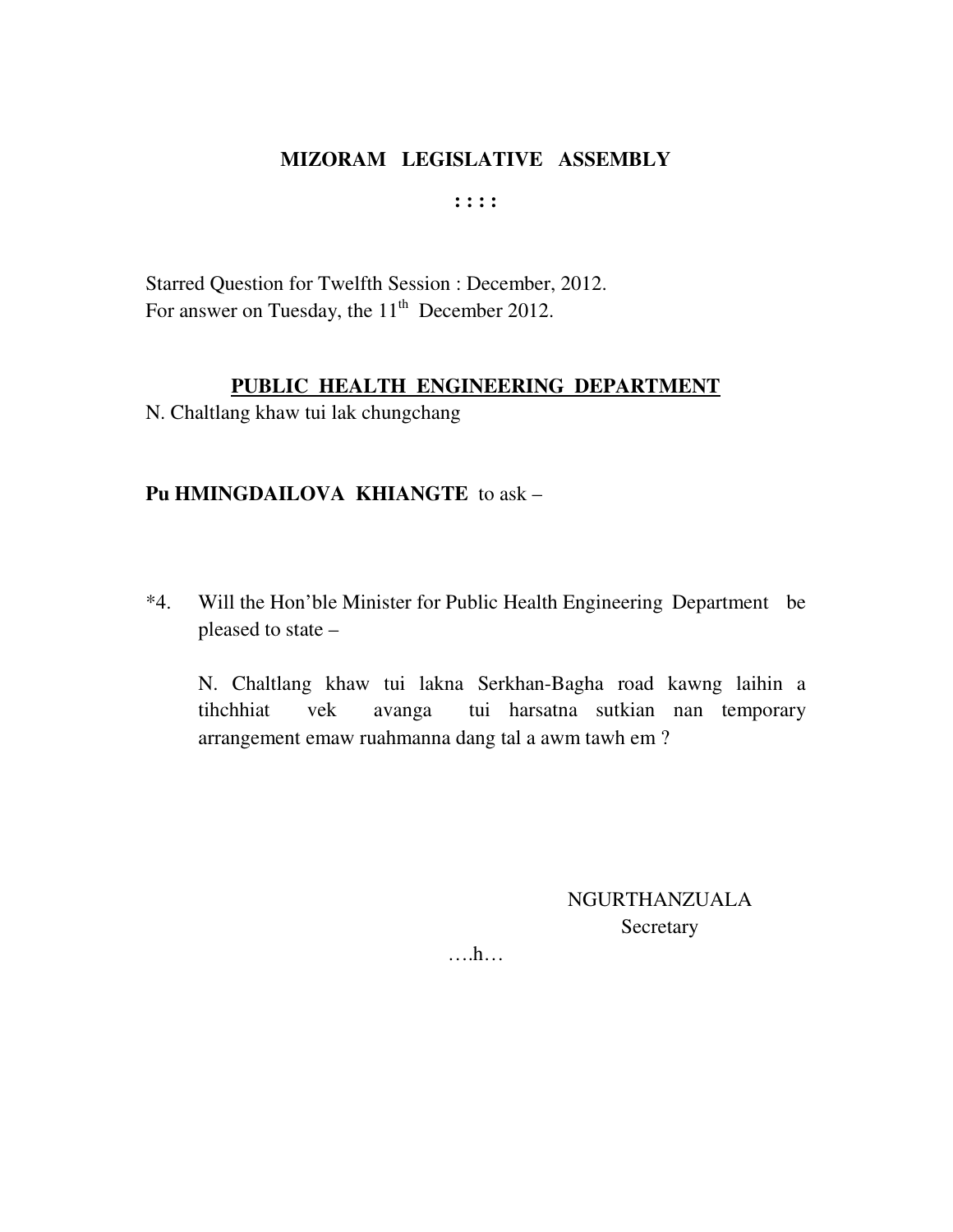## **MIZORAM LEGISLATIVE ASSEMBLY : : : :**

Starred Question for Twelfth Session : December, 2012. For answer on Tuesday 11<sup>th</sup> December, 2012.

## **TRANSPORT DEPARTMENT**

Traffic Management Co-ordination Committee din chungchang

**Pu C. RAMHLUNA** to ask –

- \*5. Will the Hon'ble Minister for Transport Department be pleased to state
	- a) Traffic Management Co-ordination Committee hi sorkar in Notification chhuaha a din a ni em ?
	- b) A nih chuan Notification number leh date min hriattir thei em ? Tute nge member ? Enge a validity ?
	- c) Terms of reference enge ni ?

NGURTHANZUALA Secretary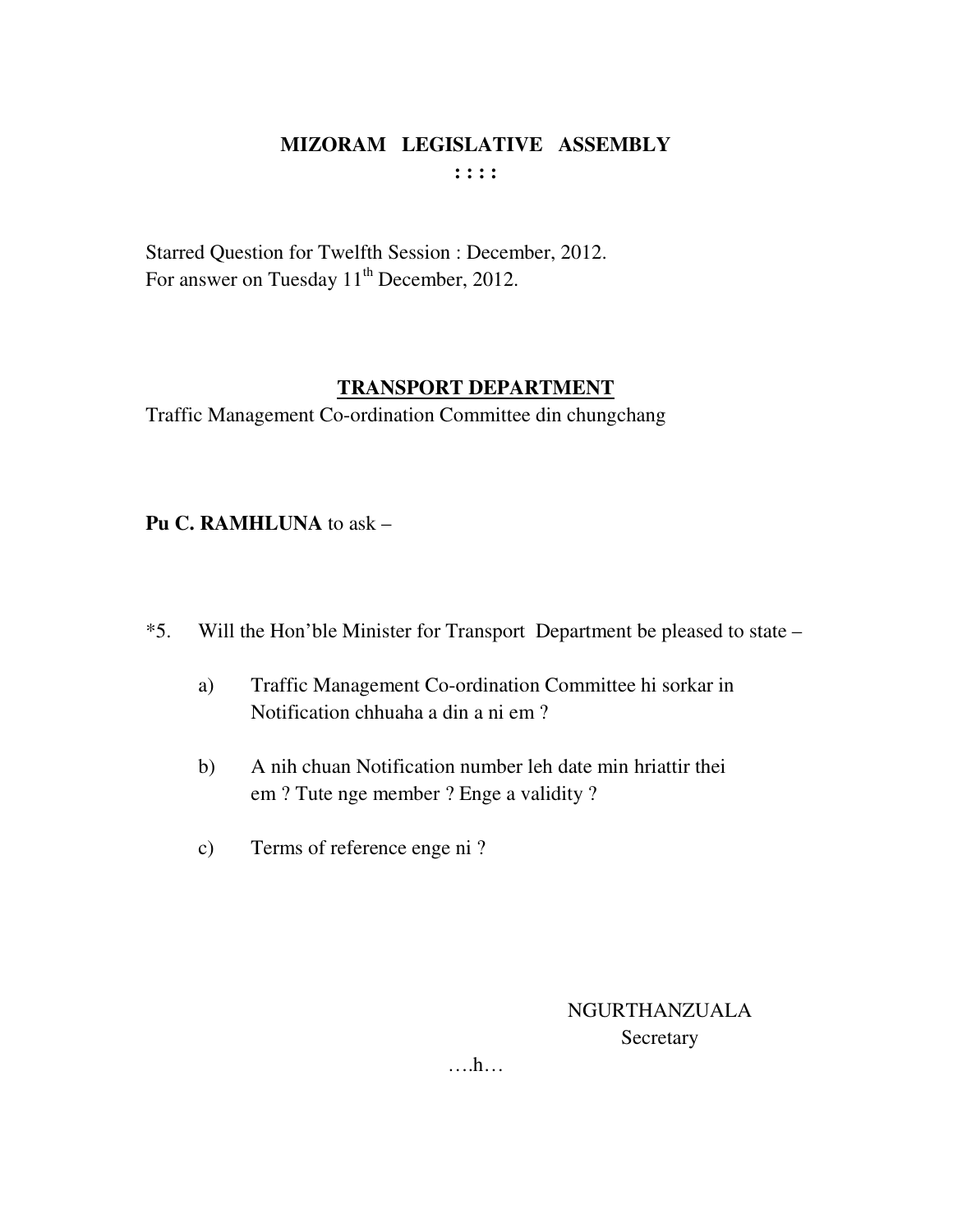$: : : :$ 

Starred Question for Twelfth Session : December, 2012. Commencing from Tuesday 11<sup>th</sup> December, 2012.

## **HOME DEPARTMENT**

Border fencing chungchang

#### Pu T.T. ZOTHANSANGA to ask -

\*6. Will the Hon'ble Minister for Home Department be pleased to state -Border fencing hi Myanmar leh Mizoram inkarah kalpui tumna a awm em?

> **NGURTHANZUALA** Secretary

 $...st...$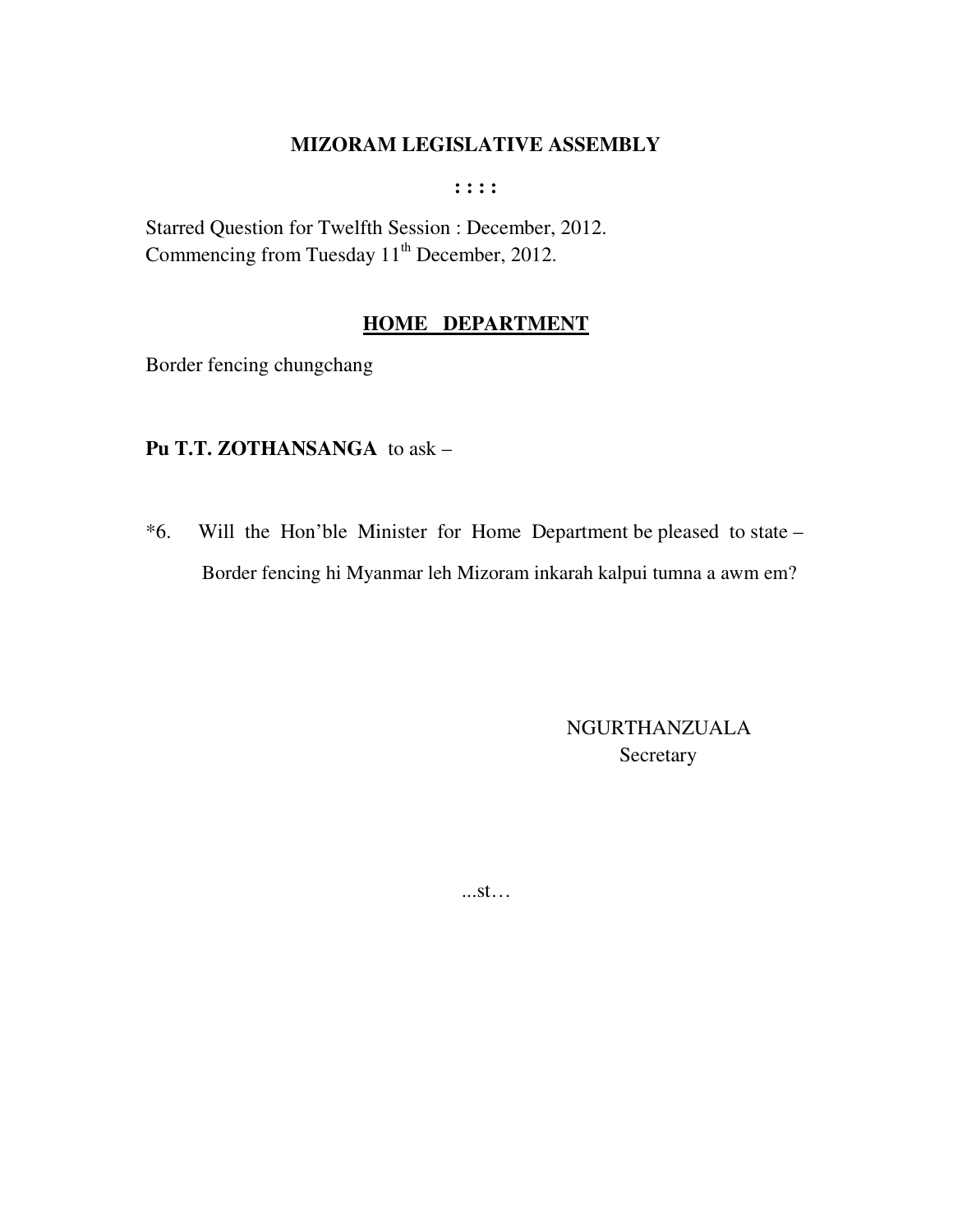**: : : :** 

Starred Question for Twelfth Session : December, 2012. For answer on Tuesday, the 11<sup>th</sup> December, 2012.

## **MINOR IRRIGATION DEPARTMENT**

Hrangturzo biala department hmalakna chungchang

#### **Pu LALTHANSANGA** to ask –

- \*7. Will the Hon'ble Minister for Minor Irrigation Department be pleased to state –
	- a) Hrangturzo bial huam chhungah Minor Irrigation Project-ah engzatnge hma lak anih tawh
	- b) Khawi hmun hmun te nge?
	- c) Tuna hmalak mek engzatnge awm, an dinhmun min hrilh thei em?

## NGURTHANZUALA **Secretary**

...st…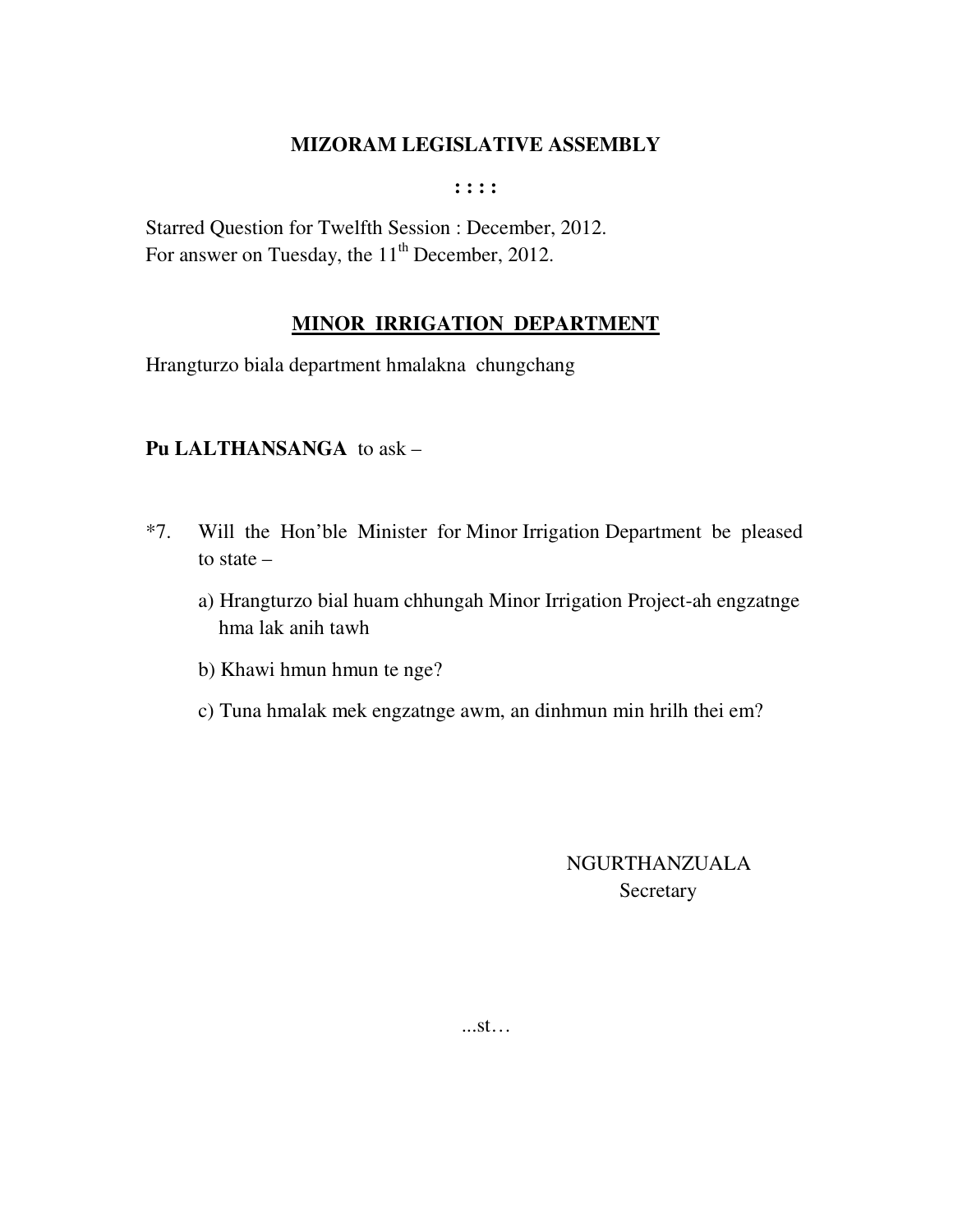**: : : :** 

Starred Question for Twelfth Session : December, 2012. For answer on Tuesday, the 11<sup>th</sup> December, 2012.

## **HEALTH & FAMILY WELFARE DEPARTMENT**

Health clinic sak chungchang

## **Pu C. RAMHLUNA** to ask –

- \*8. Will the Hon'ble Minister for Health & Family Welfare Department be pleased to state –
	- a) Lawngtlai District khawthlang lam heng khua Hmunnuam, Hruitezawl, Karlui leh Chawngteluia Health Clinic Centres sak te hi zawh an ni tawh em ?
	- b) Sak zawh tawh an nih chuan Health Workers-te post an ni tawh em ? An la neih loh chuan eng hunah nge post an nih ang ?

NGURTHANZUALA Secretary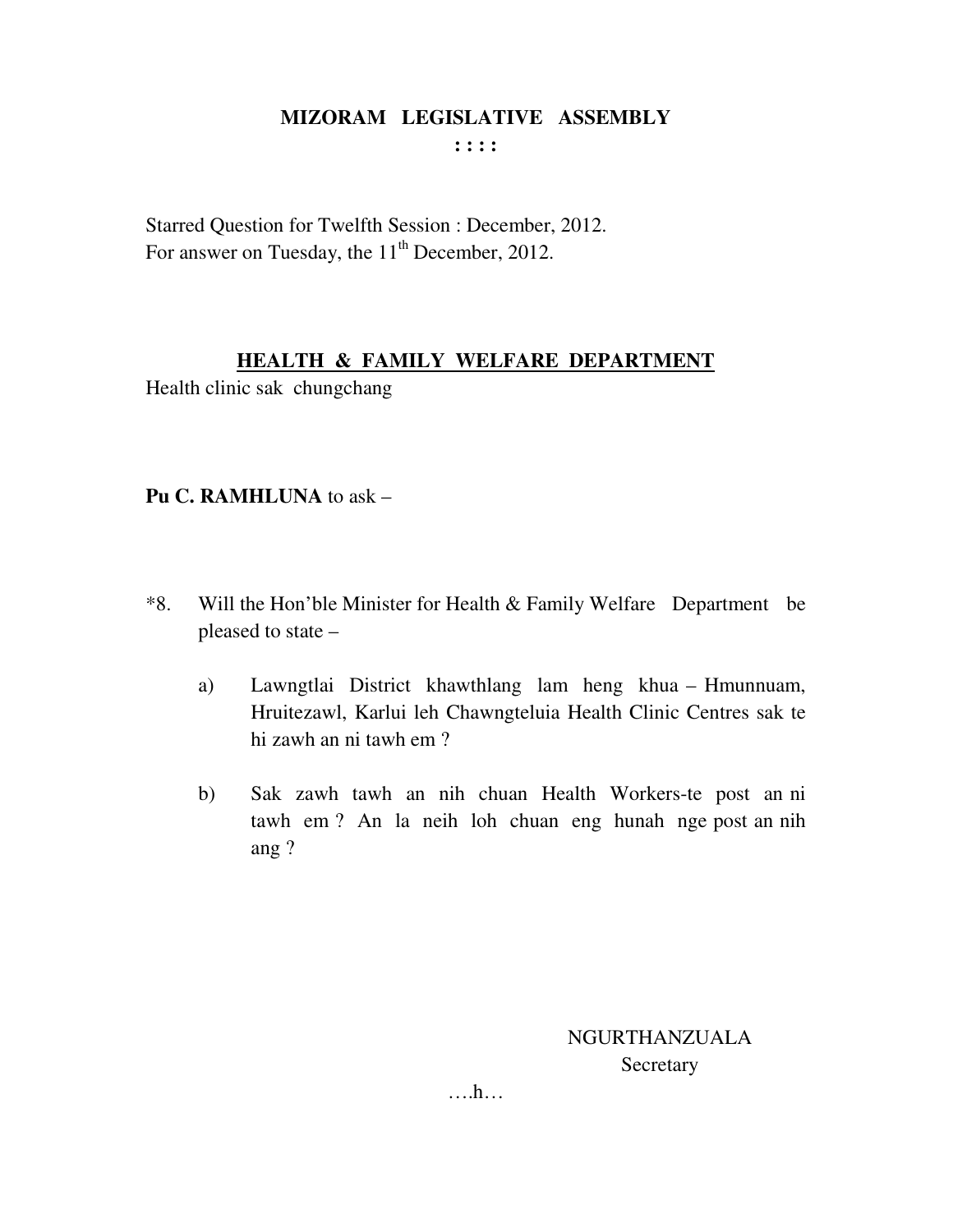**:: :: ::** 

Starred Question for Twelfth Session : December, 2012. For answer on Tuesday, the  $11<sup>th</sup>$  December, 2012.

## **HEALTH & FAMILY WELFARE DEPARTMENT**

Kawnpui PHC Medical Officer chungchang.

## **Pu HMINGDAILOVA KHIANGTE** to ask -

\*9. Will the Hon'ble Minister for Health & Family Welfare Department be pleased to state –

 Kawnpui PHC Medical Officer (MO) hi damlohna avangin Long Leave a la nia hriat a ni. A chawlh chhung hian MO hran min dah sak thei em?

> NGURTHANZUALA Secretary.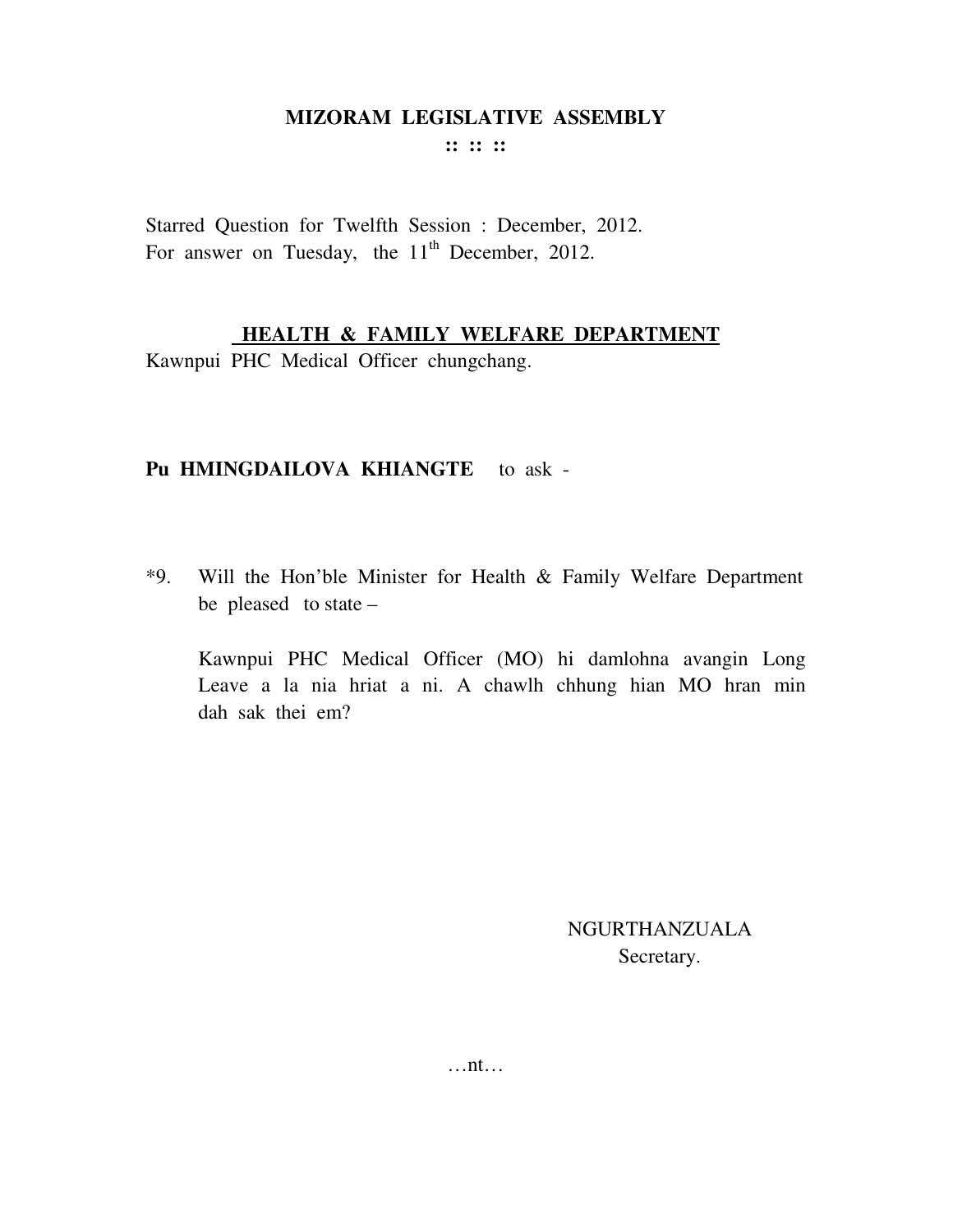$\mathbf{1}$   $\mathbf{1}$   $\mathbf{1}$ 

Starred Question for Twelfth Session : December, 2012 For answer on Tuesday, the 11<sup>th</sup> December, 2012.

## PUBLIC HEALTH ENGINEERING DEPARTMENT

Sairang Greater Water Supply Scheme chungchang.

## Pu LALDUHOMA to ask -

- \*10. Will the Hon'ble Minister for Public Health Engineering Department be pleased to state  $-$ 
	- Sairang Greater Water Supply Scheme atan hian sum hmuh  $(a)$ fel a ni tawh em ?
	- Engtikahnge hna thawh tan a nih ang ?  $(b)$

**NGURTHANZUALA** Secretary.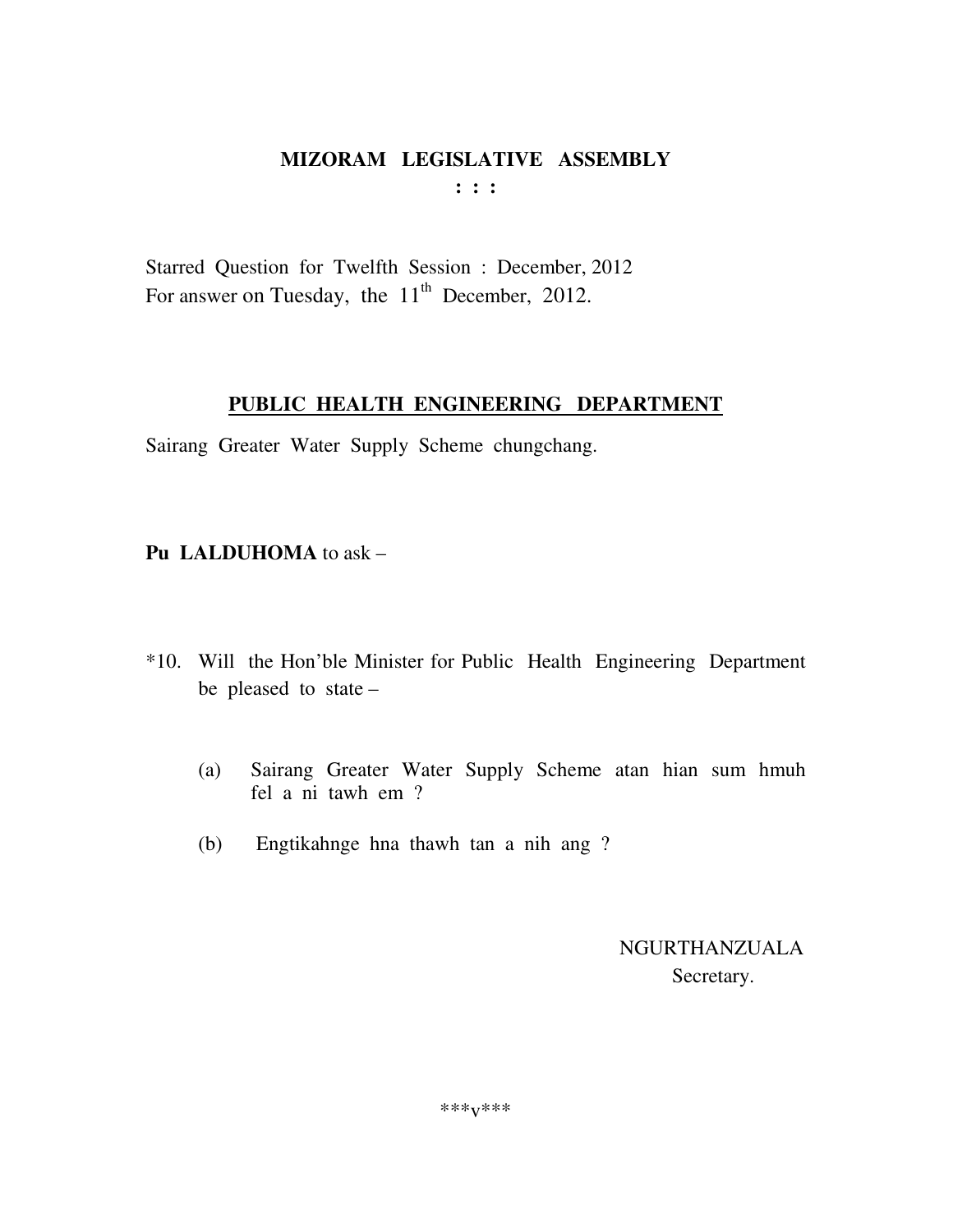**: : :** 

Starred Question for Twelfth Session : December, 2012 For answer on Tuesday, the  $11<sup>th</sup>$  December, 2012.

## **FOOD, CIVIL SUPPLIES & CONSUMMER AFFAIRS DEPARTMENT**

Buhfai chungchang.

## **Pu C. RAMHLUNA** to ask –

- \*11. Will the Hon'ble Minister for Food, Civil Supplies & Consummer Affairs Department be pleased to state –
	- a) Food and Civil Supplies Department hian Food Corporation of India atangin State hrang hrang atanga Public Distribution Centres thlenga buhfai phurh man hi a dawng regular em ?
	- b) Regular taka dawng anih chuan kum 10 kal ta chhung khan engzatnge a dawn ?
	- c) A dawng lo anih chuan engvang nge ? Food Corporation of Inadia hian engzatnge a bat ? Engtizia nge thin an nih loh ?

 NGURTHANZUALA Secretary.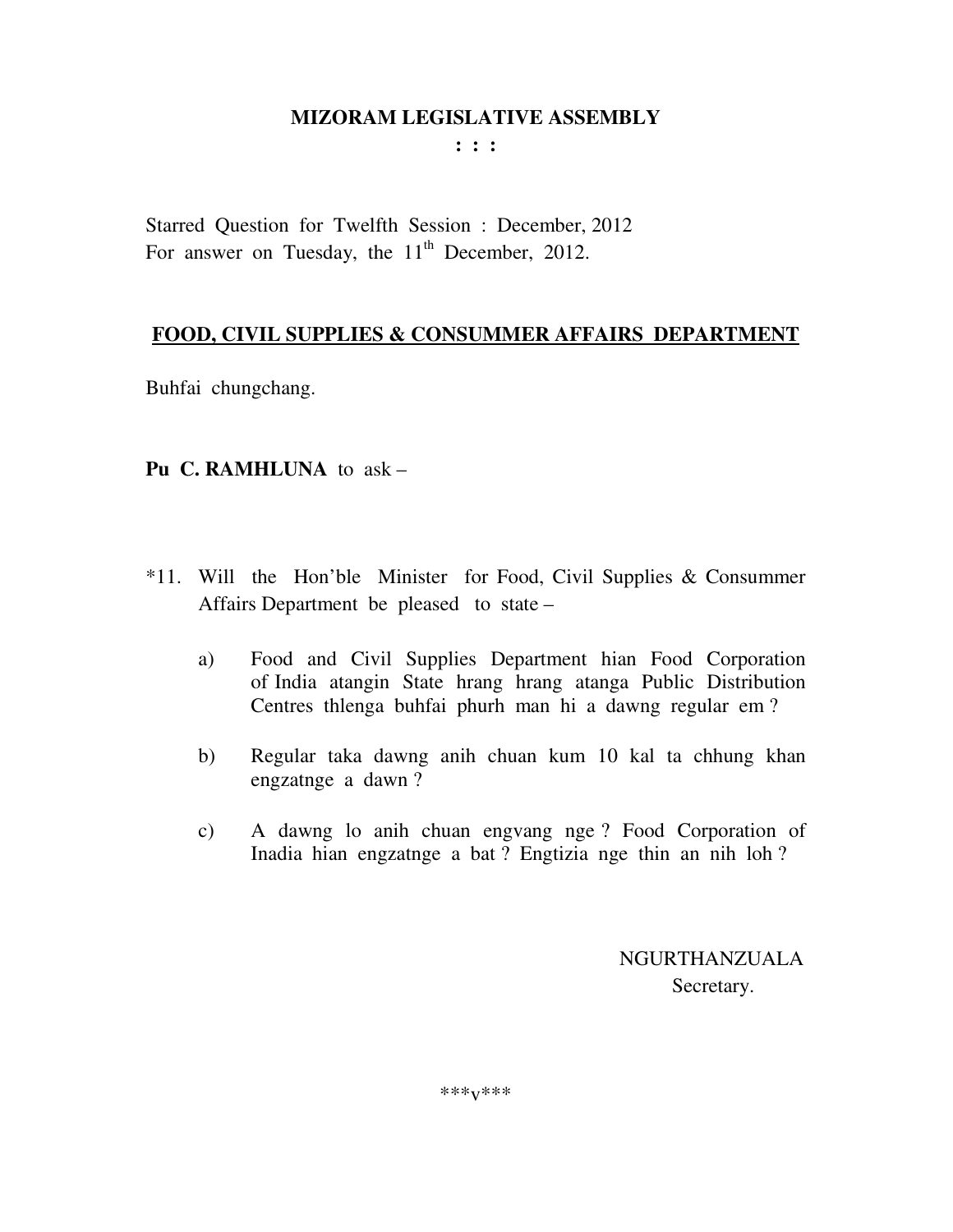$: : :$ 

Starred Question for Twelfth Session : December, 2012 for answer on Tuesday, the 11<sup>th</sup> December, 2012.

## HORTICULTURE DEPARTMENT

Dehumidifier lei chungchang.

## Pu LALDUHOMA to ask  $-$

- \*12. Will the Hon'ble Minister for Horticulture Department be pleased to state  $-$ 
	- Department hian Bry-Air  $(a)$ Horticulture Company atangin Dehumidifier engzatnge a lei?
	- Engnge a rate ?  $(b)$
	- Khawiahtenge dah an nih?  $(c)$
	- Hman tangkai an ni em?  $(d)$

**NGURTHANZUALA** Secretary.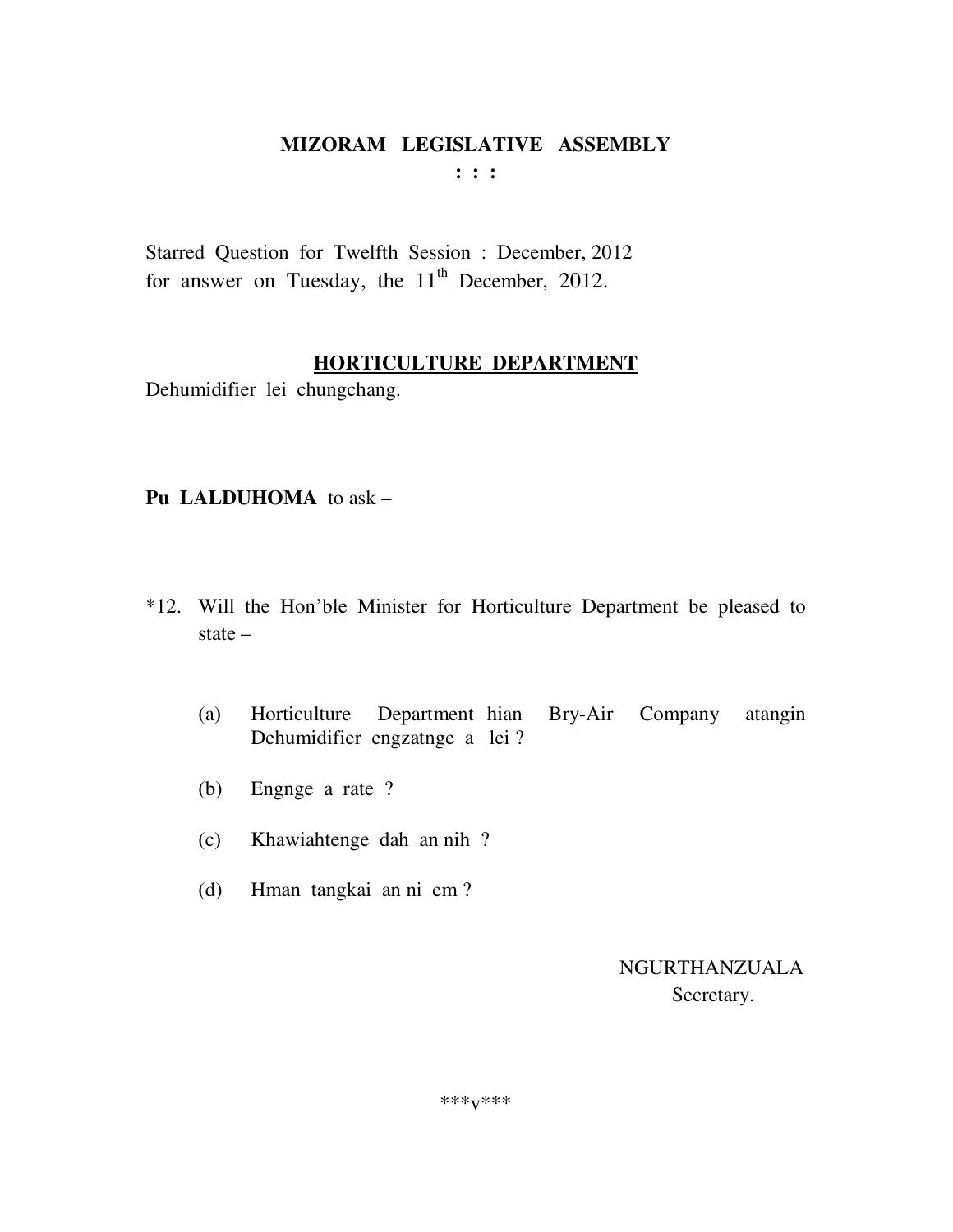#### **MIZORAM LEGISLATIVE ASSEMBLY :: :: ::**

Starred Question for Twelfth Session : December, 2012 Commencing from Tuesday, the  $11<sup>th</sup>$  December, 2012

#### **HOME DEPARTMENT**

Police Out Post, Bukpui chungchang.

#### **Pu HMINGDAILOVA KHIANGTE** to ask –

\*13. Will the Hon'ble Minister for Home Department be pleased to state –

Police Out Post, Bukpui khuaa awm ngei tura kan beisei mek hi upto date position hriat theih a ni em?

> NGURTHANZUALA **Secretary**

\*\*m\*\*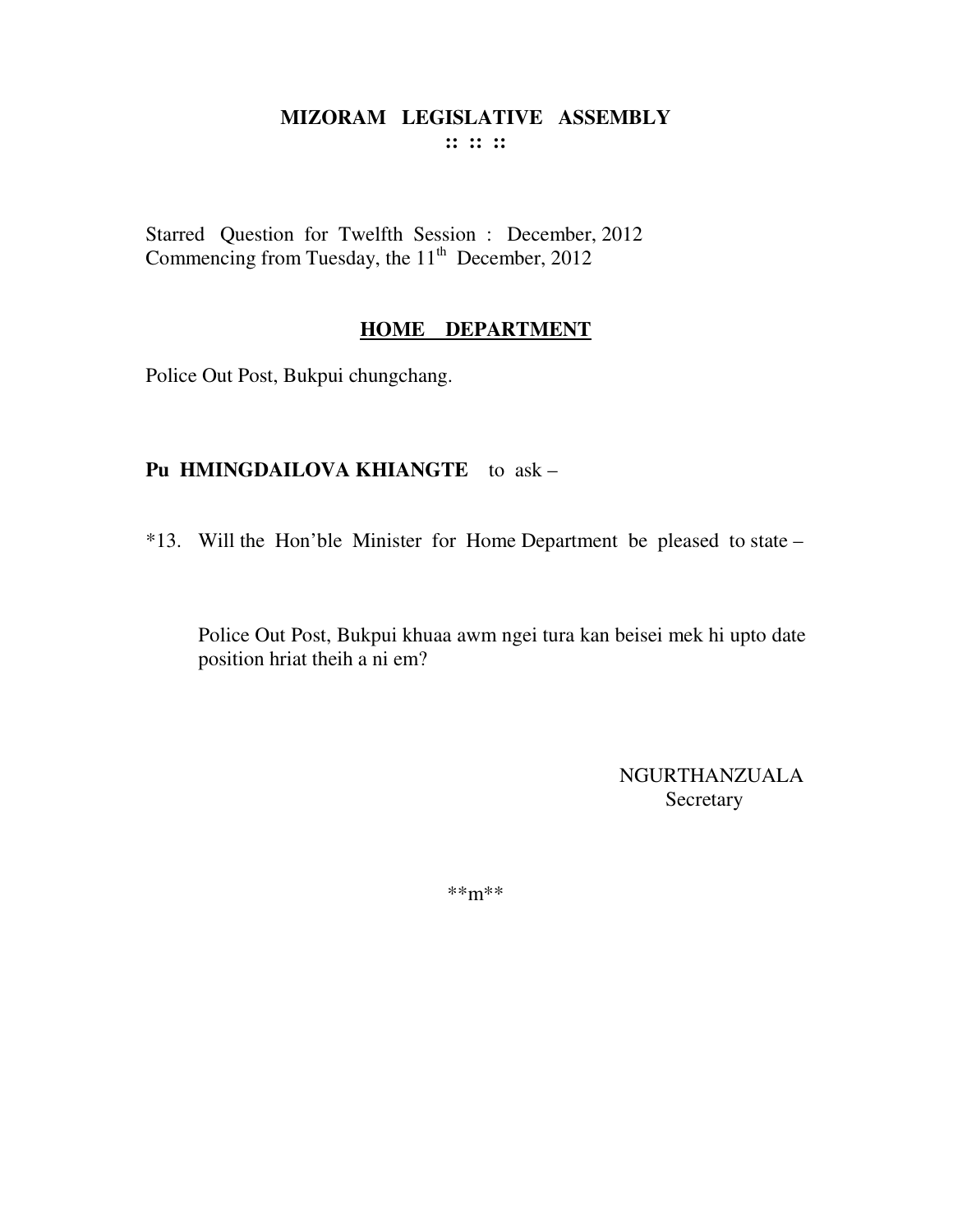$\cdots$ 

Starred Question for Twelfth Session : December, 2012. For answer on Tuesday, the 11<sup>th</sup> December, 2012.

## **TOURISM DEPARTMENT**

Tourist Lodge chungchang.

## Pu HMINGDAILOVA KHIANGTE to ask -

\*14. Will the Hon'ble Minister for Tourism Department be pleased to state  $-$ 

Kawnpui khuaah hian Tourist Lodge sak tumna a awm tawh reng em?

**NGURTHANZUALA** Secretary

 $\dots h\dots$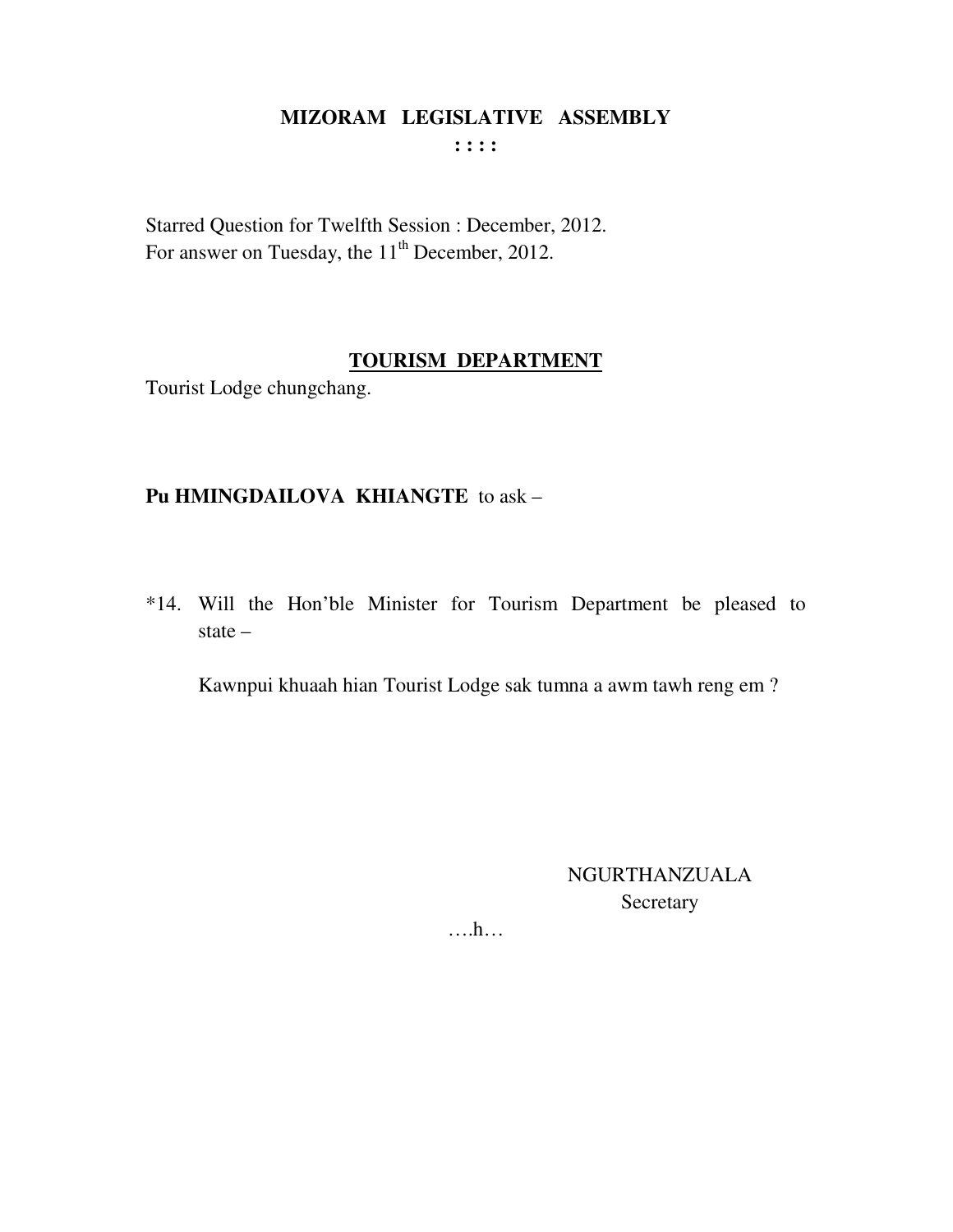$: : : :$ 

Starred Question for Twelfth Session : December, 2012. For answer on Tuesday, the 11<sup>th</sup> December, 2012.

#### PUBLIC HEALTH ENGINEERING DEPARTMENT

Biate Composite Water Scheme chungchang

#### Pu LALTHANSANGA to ask -

\*15. Will the Hon'ble Minister for Public Health Engineering Department be pleased to state -

Biate Composite Water Scheme hi priority list-ah awm tawh si, hna la thawh theih loh hi a chhan min hrilh thei em?

> **NGURTHANZUALA** Secretary

 $...st...$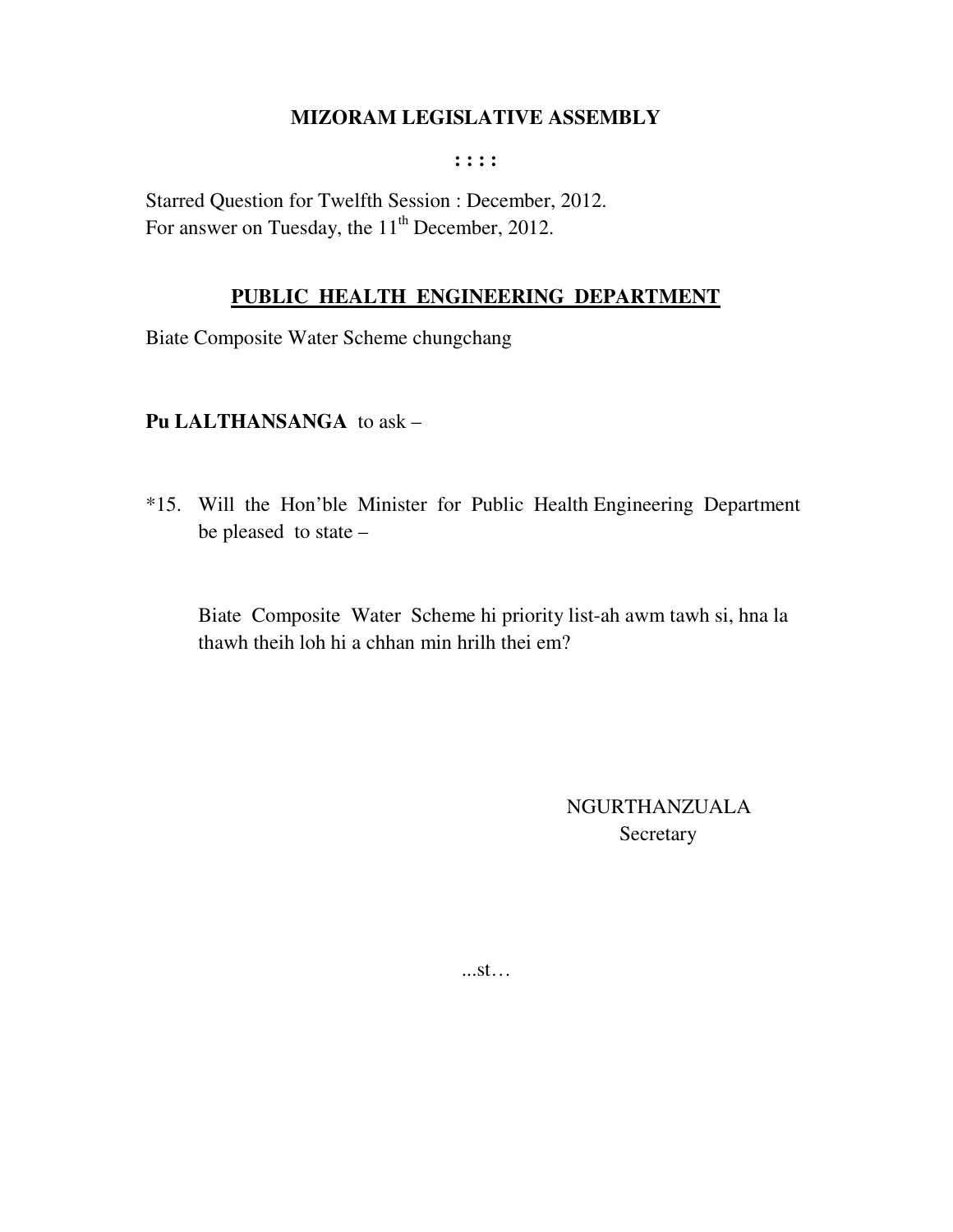## **MIZORAM LEGISLATIVE ASSEMBLY :: :: ::**

Starred Question for Twelfth Session : December, 2012 For answer on Tuesday, the  $11<sup>th</sup>$  December, 2012

## **HEALTH & FAMILY WELFARE DEPARTMENT**

Health Sub-Centre hrang hrang chungchang.

## **Pu LALTHANSANGA** to ask –

- \*16. Will the Hon'ble Minister for Health & Family Welfare Department be pleased to state –
	- (a) Biate C.H.C. hi engtikah nge hawn anih dawn?
	- (b) Sub-Centre/Clinic Sub-Centre awm lohna Mizoram pumah engzatnge awm?
	- (c) Hrangturzo bial chhungah engzatnge awmlohna khua kan neih, min hrilh thei em?

NGURTHANZUALA **Secretary** 

\*\*m\*\*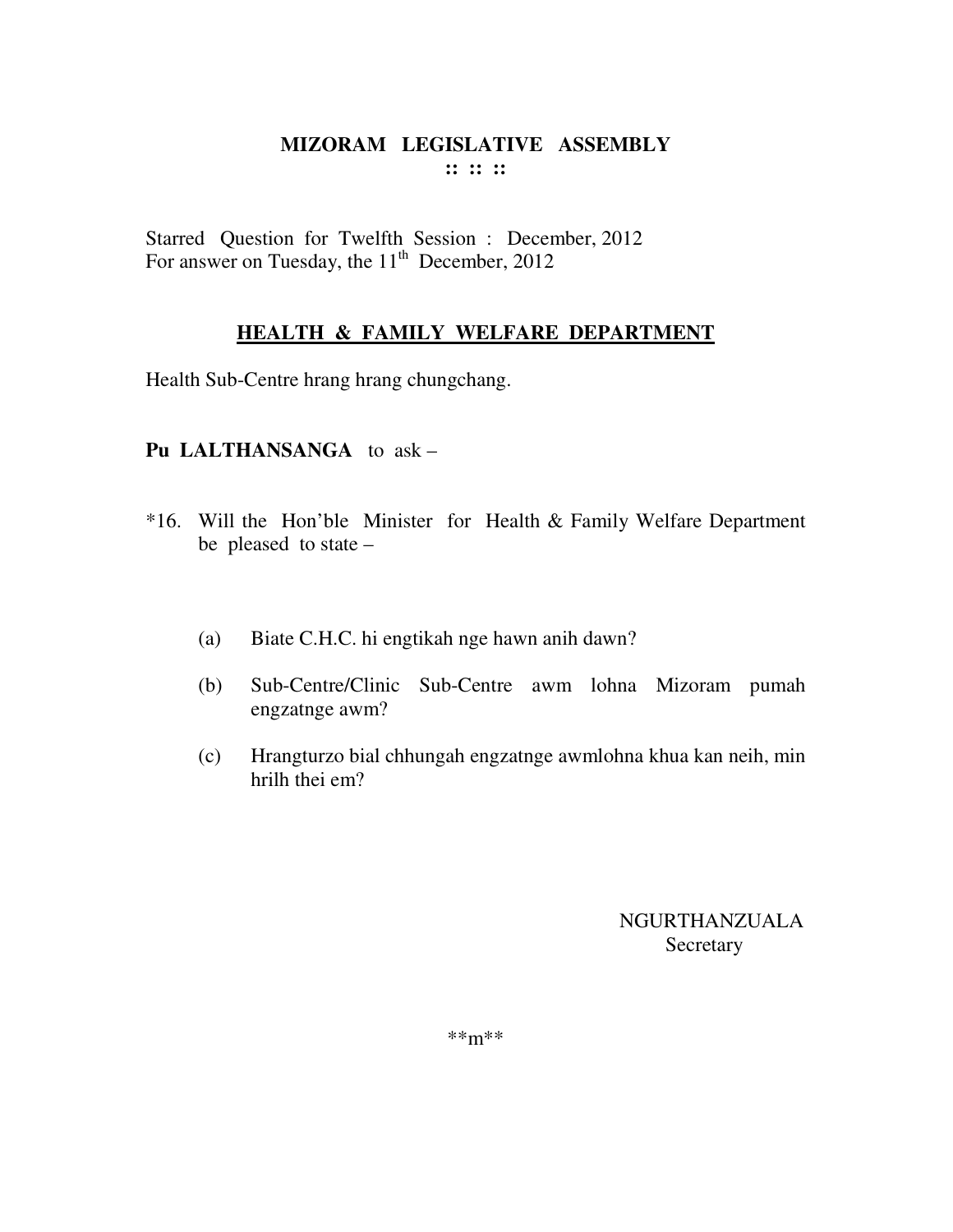## MIZORAM LEGISLATIVE ASSEMBLY  $: : : :$

Starred Question for Twelfth Session : December, 2012. For answer on Tuesday, the 11<sup>th</sup> December, 2012.

#### HEALTH & FAMILY WELFARE DEPARTMENT

Health Care pawisa chungchang

## Pu T.T.ZOTHANSANGA to ask -

- \*17. Will the Hon'ble Minister for Health & Family Welfare Department be pleased to state –
	- a) Kum 2008-a Health Department hnuaia Health Care atana ₹ 5000/lakhs State Plan Fund atanga hman kha eng department pawisa nge hman a nih?
	- He Plan Fund  $\bar{\xi}$  50 crore hi ADB atanga hmuh tur, structure  $b)$ Adjustment Loan hnuaia tih niin hriat a ni a, ADB atang hian engtik ah nge State Plan Fund hi rulh a nih tak?

**NGURTHANZUALA** Secretary

 $\dots h\dots$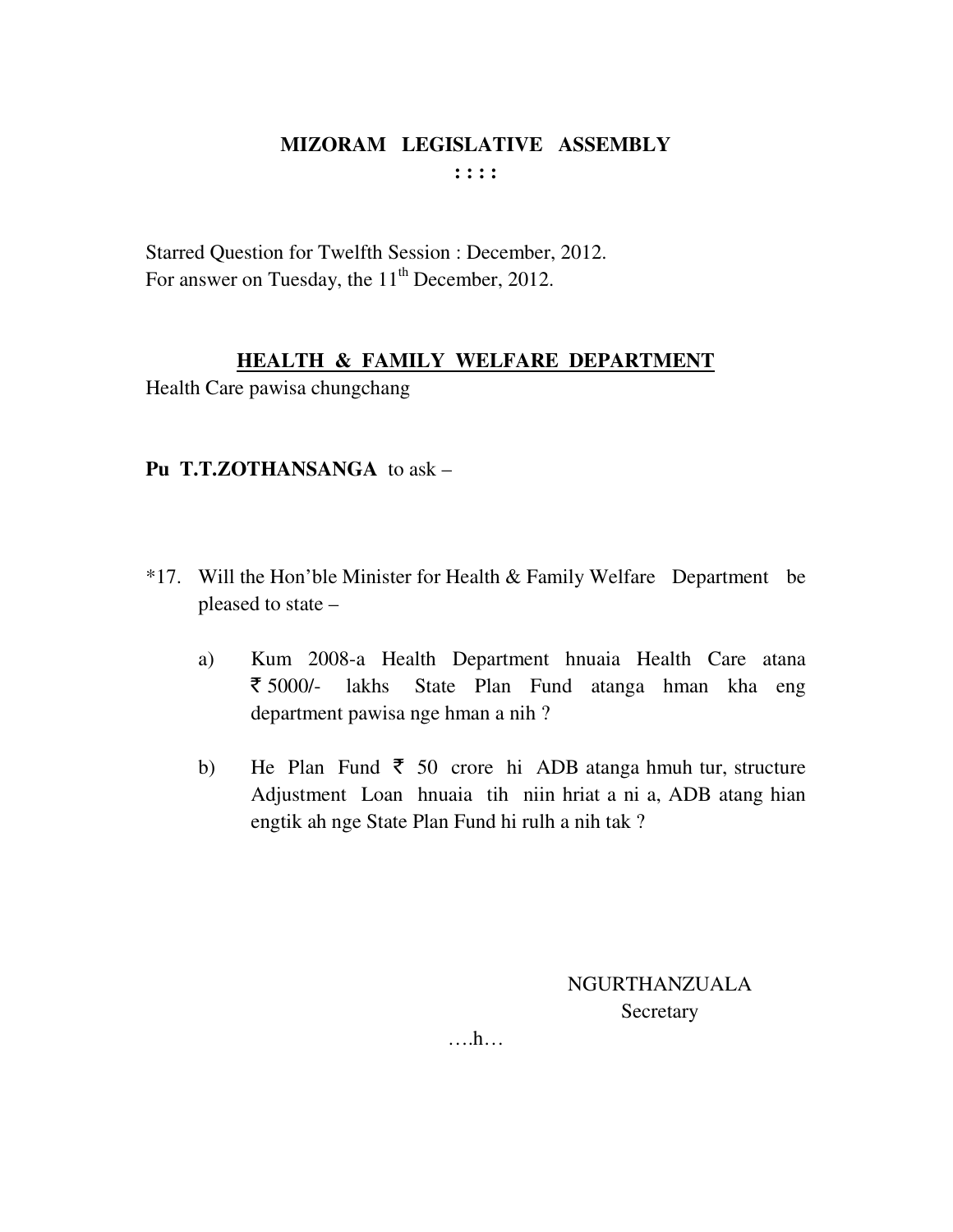## **MIZORAM LEGISLATIVE ASSEMBLY : : : :**

Starred Question for Twelfth Session : December, 2012. For answer on Tuesday, the 11<sup>th</sup> December, 2012.

#### **HEALTH & FAMILY WELFARE DEPARTMENT**

Doctor leh C.T. Scan chungchang

**Pu K. LIANTLINGA** to ask –

- \*18. Will the Hon'ble Minister for Health & Family Welfare Department be pleased to state –
	- a) Health Department hnuaia Doctor post ruak awm te hnawh khat tur hian Finance Department atang hian phalna hmuh a ni tawh em ?
	- b) Aizawl Civil Hospital-a C.T. Scan khawl hi, engtik atang chiah in nge a chhiat tan ni leh thla min hrilh thei em ?

NGURTHANZUALA Secretary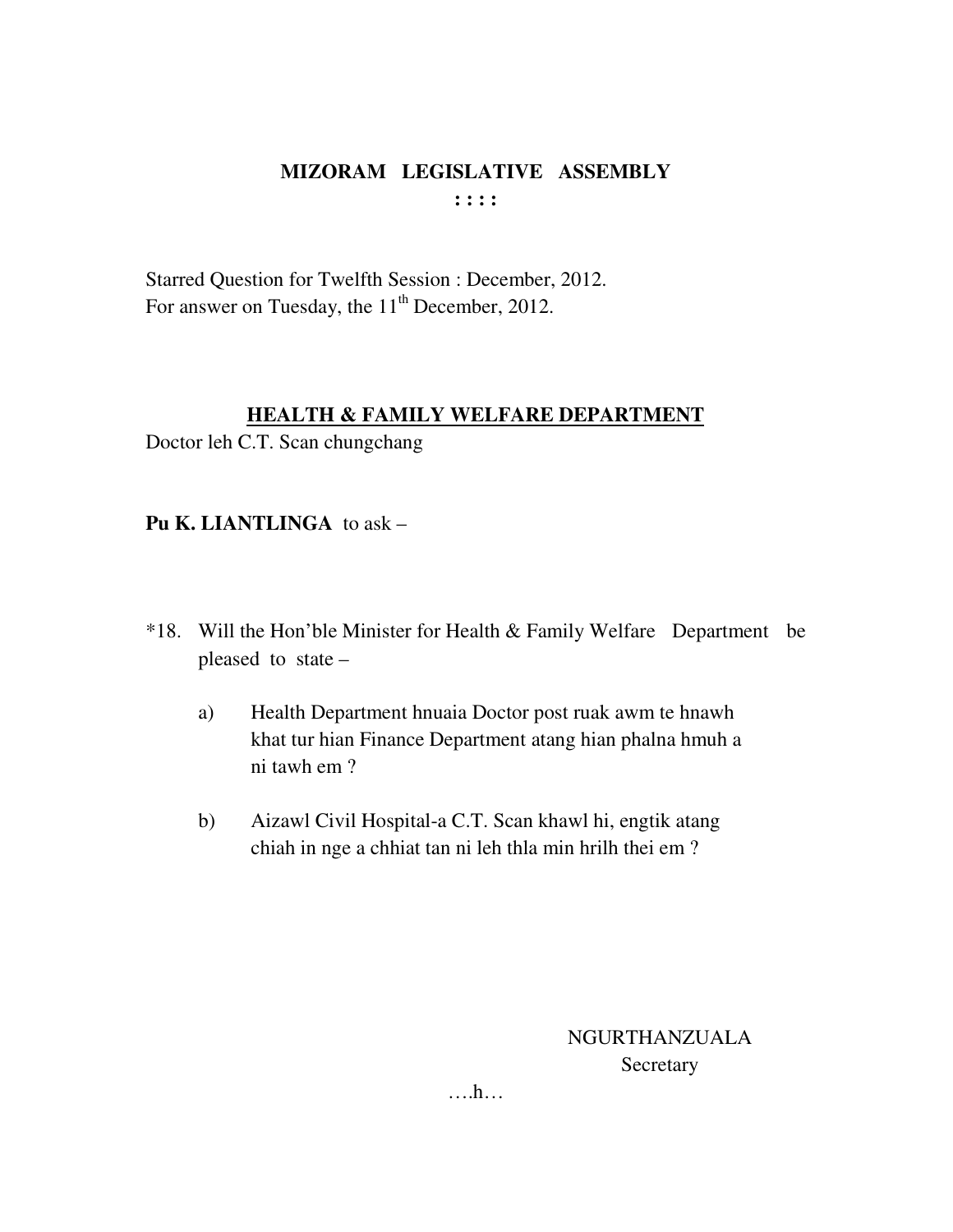**:: :: ::** 

Starred Question for Twelfth Session : December, 2012. For answer on Tuesday, the  $11<sup>th</sup>$  December, 2012.

#### **FINANCE DEPARTMENT**

Direct Funding chungchang.

**Pu LALDUHOMA** to ask -

\*19. Will the Hon'ble Minister for Finance Department be pleased to state –

 Mizorama Autonomous District Council-te hi sorkarin Direct Funding tihsak a tum em? Thil tih theih a ni reng em?

> NGURTHANZUALA Secretary.